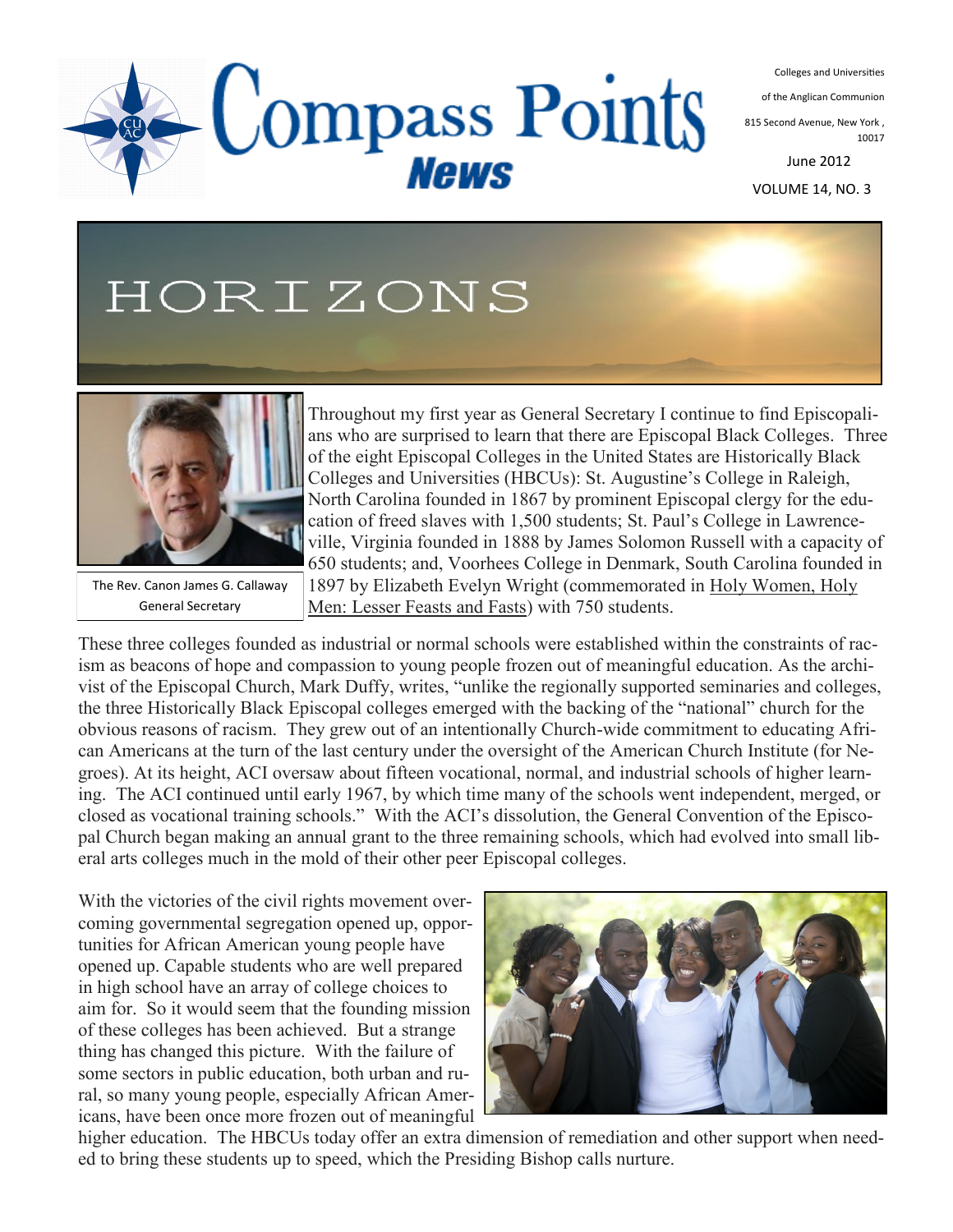We look for colleges with Anglican affiliations to be different from their secular peers, to have some additional dimension in their mission and life. As Jesus said in the parable of the faithful steward, "to everyone to whom much is given of him much will be expected," which is exemplified by the three Historically Black Colleges and Universities.

For another example, The National Society Colleges of the Church of England, the first new foundations since Oxford and Cambridge, were founded to fill a gap in training teachers and nurses. Isabella Thoburn College in Lucknow India began 125 years ago as the first college in India for women and in fact was the first in Asia. In both instances church education filled a gap to meet a societal need.

The three Episcopal Historic Black Colleges and Universities owe their existence to the leadership and courage of Episcopalians who were determined that the church take a leading role in preparing better futures for the rising generations of African American young people. These colleges that were born in a compromise with racism today have a new mission of serving capable young people with an enabling option to achieve and develop. They have been faithful stewards each year, producing a harvest including a high percentage of first generation college graduates. Further, collectively, the American HBCUs still graduate a majority of the African American doctors and lawyers (engineers and more). As the opportunity for African American students has grown, the need for HBCUs has grown as well. Surely this is Amazing Grace!

*The best way to understand the role of the HBCUs is to hear from students themselves. So in this issue of Compass Points you can hear from three of them, one from each of the Episcopal Colleges, in their own voices.*



#### Darrius Snow, Voorhees College

Born to a mother who struggled with drug problems who abandoned me at the age of two and growing up in the projects of Atlanta in Bankhead Courts, I overcame various obstacles to be where I am today. After my mother abandoned me, I was adopted by my oldest cousin, Vivilore Rogers, who dropped out of high school in the tenth grade. Although she did not graduate from high school, she highly encouraged me to put my best foot forward and successfully graduate from Frederick Douglass High School. Through it all, God has used me as an example to complete a mission. I feel that my mission is to send a message to the invisible ones, so that they can be equipped to dream bigger than their fears.

My cousin, who I now call my grandmother, also encouraged me to get involved in positive extracurricular activities throughout high school in an effort to keep my out of trouble. While in high school, I established Bankhead Teens Encouraging Action by Motivating (B-TEAM). This organization is comprised of teenagers who were interested in transforming our neighborhood from being drug and crime-infested to a positive environment where young people can be active and grow toward a brighter future. The organization participated in various community service events such as community cleanup days, back-to-school fundraisers for student supplies, after-school tutorial programs, and feed the homeless days.

After graduating from high school with honors, I enrolled at Voorhees College in 2008. Since arriving at Voorhees, I have been able to meet many other students who share a similar story as mine. The faculty, staff, and students at Voorhees fully embraced me and gave me the courage to open up and share my story with everyone. I decided to introduce my organization from high school to the Voorhees community. I changed B-TEAM to TEAM Foundation and created an executive board at Voorhees College to reach out to various communities. We have implemented some of the same community service activities throughout the Voorhees community.

In 2009, my work with B-TEAM and Team Foundation was acknowledged by TeenNick. I was a recipient of the first-ever TeenNick Helping and Leading Others (HALO) Award. The TeenNick HALO Award was a new concept in awards shows that featured four mega celebrities awarding deserving teens in support of each teen's philanthropic causes. The awards show was hosted and produced by TeenNick Chairman Nick Cannon, and it premiered on TeenNick in December 2009. Additionally, I received \$10,000 in scholarship money to attend Voorhees and \$10,000 to enhance my organization.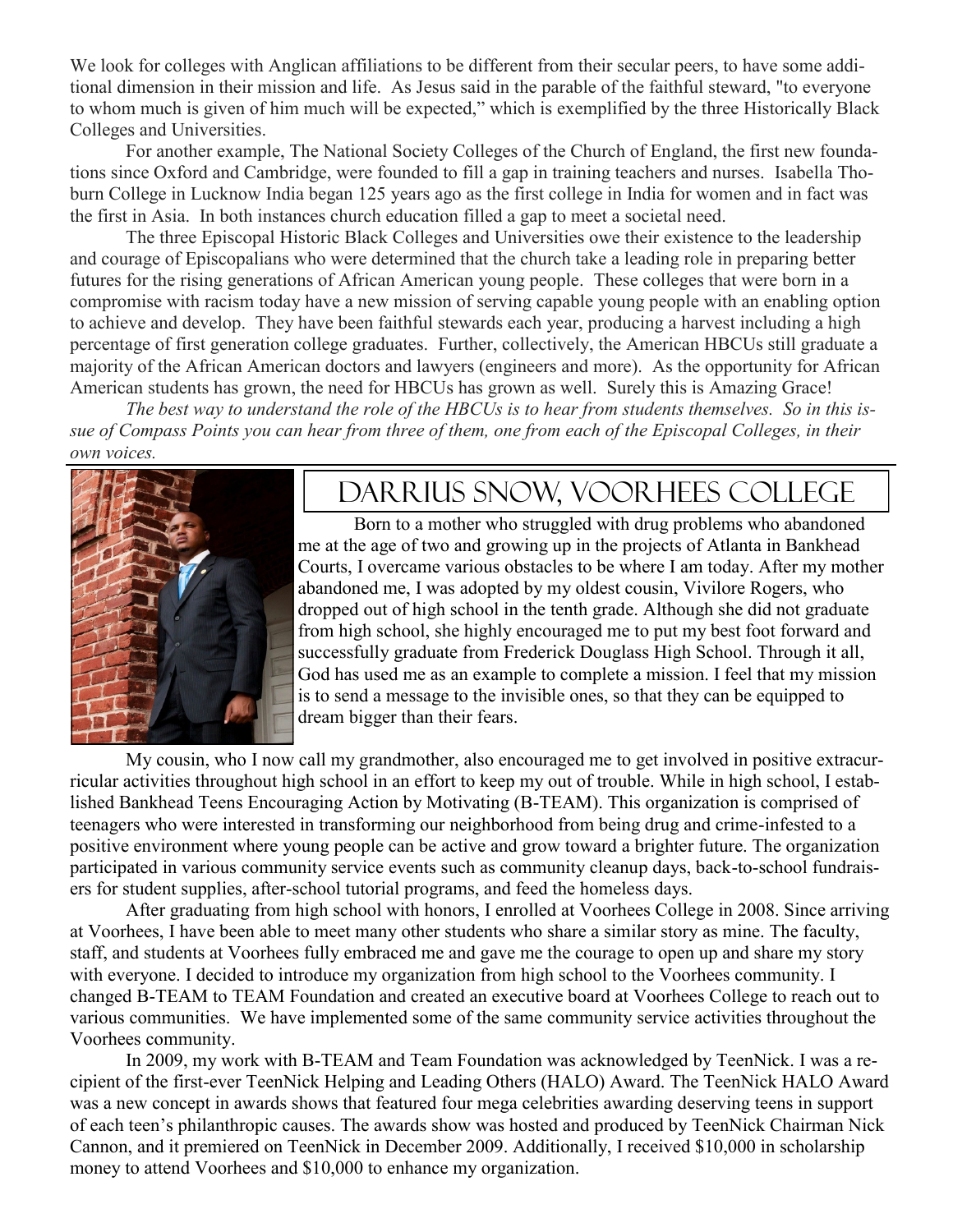Since becoming a Tiger, I have been involved in various other extracurricular activities on campus. I am the host of a radio show, "The Darrius Snow Show," where I speak and interview other students on issues such as peer pressure, bullying, relationships, and conflict resolutions. Through this radio show and my professors on campus, I was able to overcome a speech impediment. I am now not intimidated by speaking in public. Additionally, I joined the White Rose Social Club, which is an organization that seeks to help young men develop leadership skills through a brotherhood.

At Voorhees, my professors have encouraged me to think critically and grow as a student inside and outside the class room. Professor Victor Oyinbo saw more than just me working for a company, he has encouraged me to become a business owner. Dr. Lugenia Rochelle has inspired me the most throughout my matriculation; she nurtured me and instilled in me a sense of pride, hope, and faith. Additionally, there were times when I wanted to drop out of school because of the many hardships I faced; however, President Cleveland L. Sellers, Jr. would encourage me be saying,, "You are not going anywhere; God has something special for you here!"

As the current Student Government Association President, I am passionate about helping to make our institution a better place by being an advocate and having a positive impact on the lives of my peers. I look forward to leading the institution as a student ambassador during my senior year. I also look forward to becoming the first person in my family to graduate from college. After graduation, I plan to pursue a master's degree in marketing and entrepreneurship.

At Voorhees, I never felt that I was invisible. My historically black college saw something in me that I did not see. Because of the guidance I received at Voorhees, I have accomplished more that I could have ever dreamed. Voorhees is where the invisibles are revealed, where students from all different backgrounds become leaders, and where all religions and races are accepted. Voorhees has changed my mind and life, and I am now ready for conquer the world!

### Ashley Nelson, St. Augustine's College

Unfortunately, the question as to whether historically black Universities and Colleges are needed is still being asked by many. As it remains true, historically black Universities and Colleges are still as important today in the  $21<sup>st</sup>$  century. I love HBCU's but most importantly I love my HBCU, Saint Augustine's College, soon to be Universities as of August 2012.

For every young adult I came into contact with, they have always given the same three reasons for obtaining a college degree; first a degree can provide a higher salary, more opportunities and a sense of accomplishment. In today society college has became mandatory; it is something much essential to our success as young

people. Though some might agree with the reasons above, the experience is most important to me, from residential life, to student life and even academics has enhanced my opinion of HBCU's. I feel like these things are truly irreplaceable at an HBCU in comparison to a Predominately White Institutions.

Let me begin by introducing myself, I am Ashley Nelson a proud member of the falcon family, a rising junior with a major in sociology, minor in social work. As a child, my mother stressed the importance of attending college. Predominately Black institutions have played a significant role in the lives of many African Americans and black families including my own. Yet, most people find it hard to determine the value of a college education let alone find the value in attending a HBCU. However, HBCU's open the door to higher education for many minorities, ensuring the discouraged of a fulfilling and successful life. Once a breeding ground to educate freed black men and women, these institutions have a great deal of history so rich, that one can not help but take pride in how HBCU's paved the way for many generation to come. Like my own institution, many of the other HBCU's model transform, excel, and lead; that if we persevere, work hard, and continue to serve the community in which we came from, then we are only distant to be great.

From my two years at Saint Augustine's College, I have met a handful of people for whom I shall never forget. As my President Dr. Dianne Boardley Suber once said, "turtles are risk takers because they stick there neck out and lay there tail on the line". As funny it may sound, this will forever stay with me because I consider myself a turtle. During my period at Saint Augustine's College, there have been times where I had to

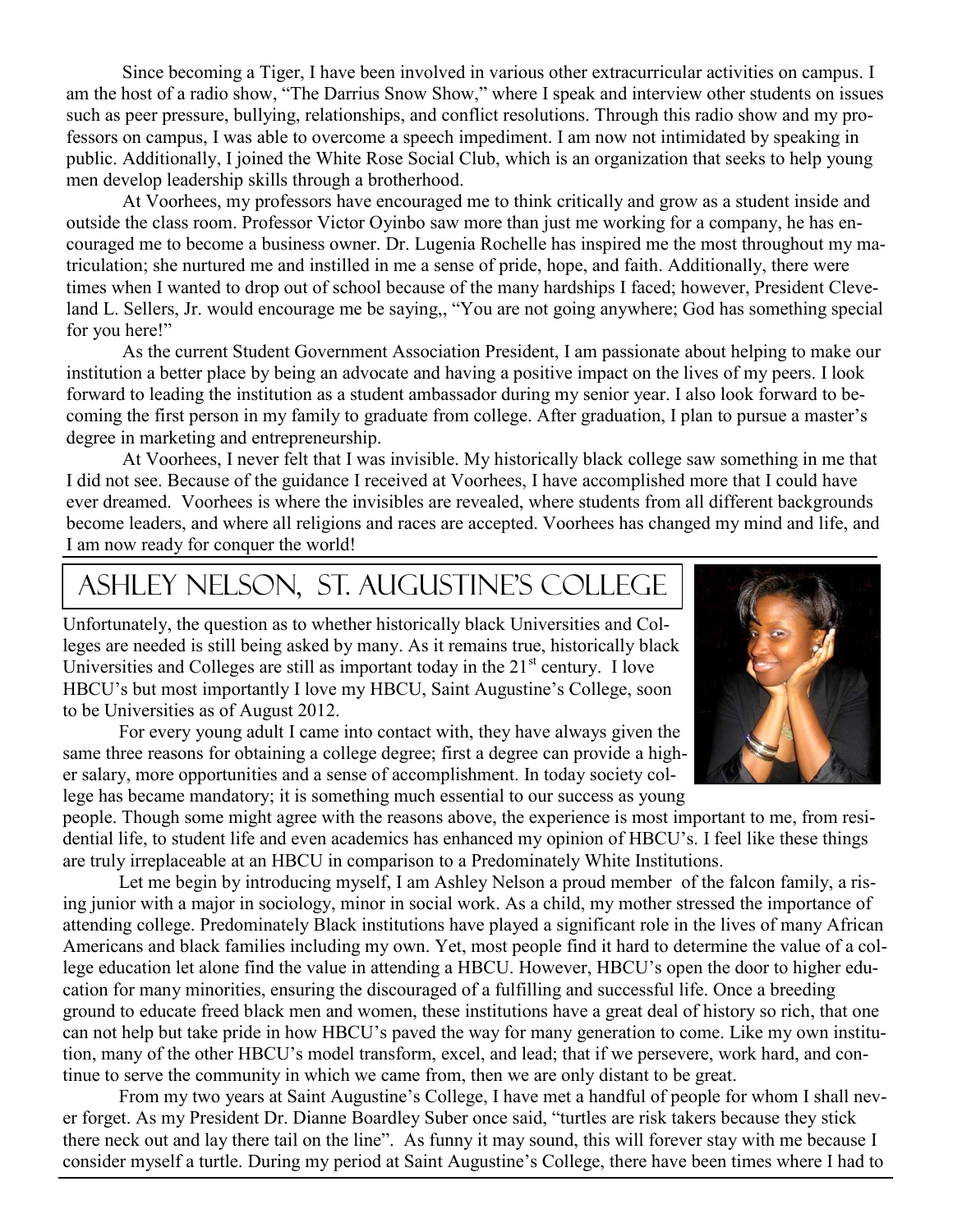both academically and socially, lay my tail on the line and stick my neck out in order to uphold the standards in which I set for myself. HBCU's not only challenge you intellectually but emotionally. Being at this institution one can develop a community, a sense of belonging. In my experience that HBCU's not only share compare values but we merge together as a family in order to enhance the community. By attending a HBCU's, I am not just a number; I am Ashley Nelson to my peers, professors and the staff.

HBCU's through their community and programs have done a great job to sharpen the minds of students, drawing them to an environment where they feel well connected with the college of their choice. Iron can only sharpen iron, as my history professor once stated. Going to a HBCU you constantly reflect on the person who you were when you first started, the person who you became during your matriculation and the person you hope to become. Being a person of color I am proud of my heritage and roots. It's an honor to carry on the legacy of my ancestors. It's my job to achieve my goals so I can better my HBCU for myself as well as those who come after me. Thus, it's my profound duty, to pass the torch to the future leaders.



#### KRYSTLE , St. Paul's College

There is something to be said about late bloomers. A late bloomer is a person whose talents and capabilities are not visible to others until later than usual. The term is used metaphorically to describe a child or adolescent who develops more slowly than others in their age group, but eventually catches up and in some cases overtakes their peers, or an adult whose talent or genius in a particular field only appears later in life than is normal. When I started first grade at age six I never dreamed this label may, one day, apply to my life. But, it has.

The reality of life after high school graduation crashed down upon me rather quickly, especially since I had done little to prepare beforehand. You see, no one had gone to college in my family. In fact, most hadn't finished high school. Not surprisingly, without proper guidance it was almost inevitable that I too would not attend college. But, I wanted to. So, eventually I would attend college and, graduate school.

My story actually begins in 1982, the year I graduated high school. I wasn't the strongest student academically but I managed to fit in very well socially. I joined every available club, was a member of the band and cheered my junior and senior years. When time came for me to decide which direction to take with my life after graduation I was torn between joining the workforce or going to college. College became my first choice but I didn't understand how to navigate the logistics of student loans and getting settled down in college life. And, there was very little guidance from high school staff and from home. It was left up to me to figure it all out. So, I chose to work and attend a business school in Richmond. I graduated in 1984 from the School for Executive Secretaries and began working full time until marriage in 1987 and the birth of my daughter in 1988. When the marriage began to wane, the reality of being a full-time single mother kicked and I lost sight of ever obtaining my undergraduate degree although I incessantly scolded young adults about the importance of getting a college degree.

In 1997, my life had well positioned itself for me to decide that returning to school full-time could be a priority. People thought I was nuts. I mean, here I was a full-time single mother with only one income risking that bit of security to explore uncharted waters. Wow! But, faith had overtaken fear. I walked boldly and confidently onto my new path, holding my daughter's hand. We walked onto Saint Paul's College in August of 1997 with the intent of hitting the ground running. And we did. We were both ready for whatever was coming our way, academically speaking. My daughter, Tiffany, was an extremely bright child. She'd attended private school in Richmond and she was beyond prepared for a Brunswick County Public School education. She zipped through the material, making straight As, the entire three years she attended Totaro Elementary School without ever cracking open a book, except to win the summer challenges for the student who read the most books. She always won. That alleviated a considerable amount of worry and enabled me to focus on my own studies. That's all I did at Saint Paul's it seems – be a mom and study. I set my goals high and was determined to graduate valedictorian and within three years, not four. And, I did. There were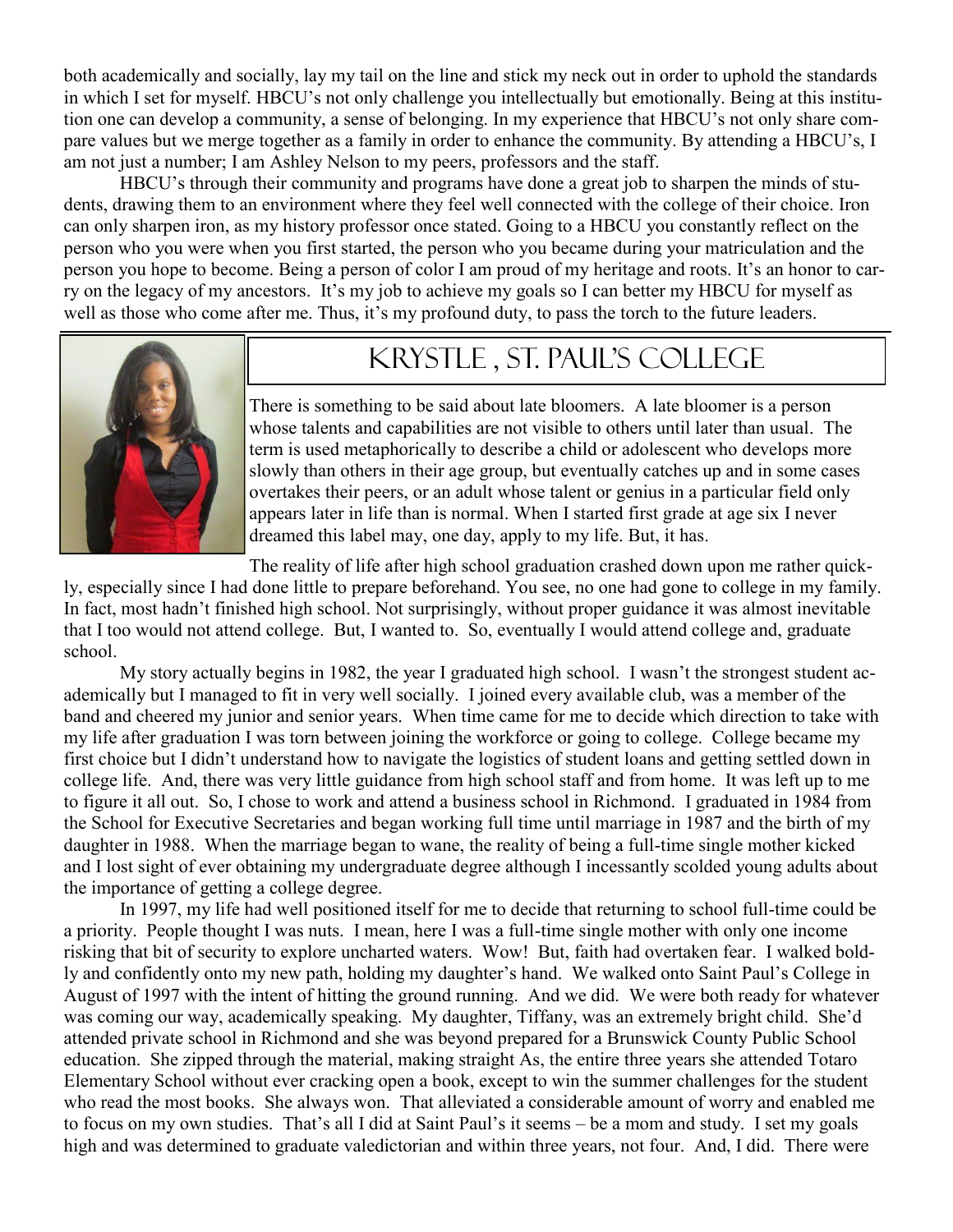## Saint Augustine's College announces name and status **CHANGE**



The Saint Augustine's College Board of Trustees announced today that the College is moving into a new phase as it joins peer institutions in moving to the status of University to become Saint Augustine's University (SAU) effective August 1, 2012. The change to university status aligns the College's public identity with the structure and breadth of academic, athletic and student development programs currently being offered at Saint Augustine's College.

This isn't just a name change," states President Dianne Boardley Suber. "We're committed to changing the way we do business. Our guiding principle will continue to be the training of leaders and change agents. All of our curricula, student organizations and student life will have leadership training as its backdrop – the common thread that runs through and drives, all of our standing programs and new initiatives.

We've completely retrenched the general education core of courses for the freshman class of 2012. The new general education courses, which are required of all freshmen and sophomores, ensure that the content and objectives of all courses are relevant to the goal of retaining and graduating students who are prepared to compete and succeed in today's challenging work force or graduate and professional level programs following their graduation."

Saint Augustine's University will expand its programs for nontraditional students to include students seeking a four year degree that includes online courses and expanding off-site access to campus programs. The University has established *Centers of Excellence* that will serve as the anchor programs of a Saint Augustine's University degree.

The Center for Forensic Discovery (forensic science, forensic accounting, and forensic psychology) and the Center for Applied Medical Sciences are two signature academic programs that are expected to enhance and expand students' marketability for a global workforce. The third Center of Excellence will be the Center for Athletic Facilities and Sports Management. This center affords students a unique concentration in the operational and administration aspects in the world of professional, collegiate and leisure sports. Graduates from this center would have the competitive advantage to secure positions in the "front office."

An additional center of excellence being considered is the Center for Athletic Scholarship. "The University will focus on being NCAA championship contenders while continuing to raise the four-year graduation rates of student athletes," says President Dianne Boardley Suber.

The University will move towards offering its first master's degree program as early as 2014. The Physician Assistant (PA) Master's Degree Program will focus on training PAs for rural and other underserved communities.

While the complete branding package is still under development, preparations for the name change will begin next month. Full implementation will take place this summer including the launch of a new Saint Augustine's University web site and revised materials for new student orientation and prospective student events.

"When students return in the fall, we will officially be Saint Augustine's University not only in name, but also in look and feel. There will be a full overhaul of paraphernalia in the bookstore and our presence throughout Raleigh and the country will be seen as Saint Augustine's University. We're very excited and look forward to sharing our new look with the world," says Marc Newman, Vice President of Institutional Advancement and Development.